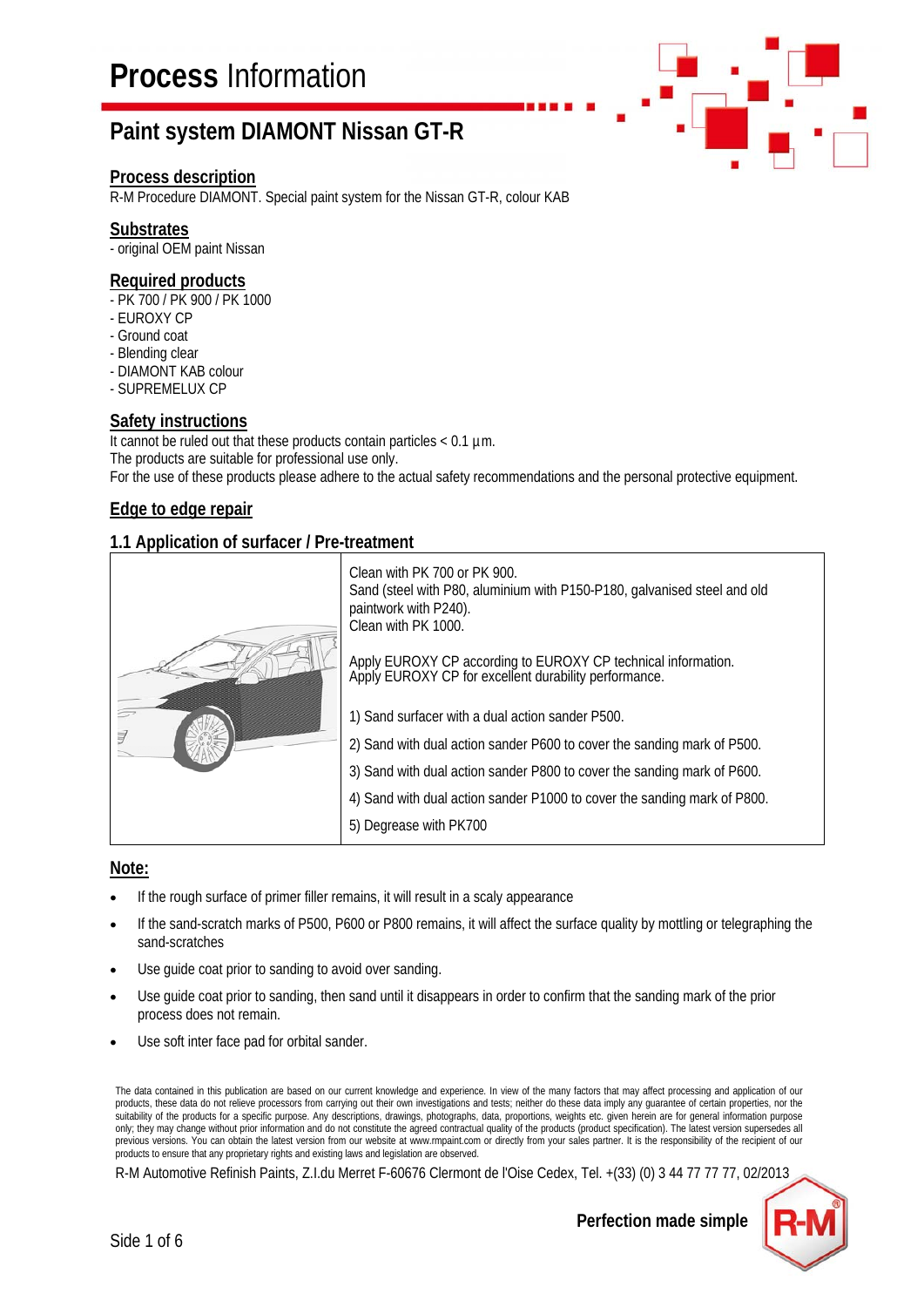### **1.2 Application of ground coat**

|   | Formulation of ground coat:                                                    |                           |                   |  |
|---|--------------------------------------------------------------------------------|---------------------------|-------------------|--|
|   | <b>BC 020</b>                                                                  |                           | 8.7 <sub>g</sub>  |  |
|   | <b>BC 201</b>                                                                  | 100% by vol.              | 10.1 g            |  |
|   | <b>BC 190</b>                                                                  |                           | 92.3 g            |  |
|   | H 9000                                                                         | 5% by vol.                | 5.0 <sub>q</sub>  |  |
|   | <b>BC 020</b>                                                                  | 60% by vol.               | 53.0 <sub>q</sub> |  |
|   |                                                                                |                           |                   |  |
|   | Spray gun:                                                                     | 1.5 mm HVLP               |                   |  |
| 7 | Application:                                                                   | 1 wet                     |                   |  |
|   | Pressure:                                                                      | $2.0b$ ar                 |                   |  |
|   | Flash-off:                                                                     | 15 min. at $20^{\circ}$ C |                   |  |
|   | For ground coat, apply wet coat to avoid generating peel on the surface.       |                           |                   |  |
|   | Allow the total dry time to expire in order to avoid creating a scaly surface. |                           |                   |  |

## **1.3 Application of blending clear**

|   | Formulation of blending clear:                                                    |                           |              |
|---|-----------------------------------------------------------------------------------|---------------------------|--------------|
|   | <b>BC 100</b>                                                                     |                           | 100% by vol. |
|   | H 9000                                                                            |                           | 5% by vol.   |
|   | <b>BC 020</b>                                                                     |                           | 150% by vol. |
|   | Spray gun:                                                                        | 1.5 mm HVLP               |              |
|   | Application:                                                                      | 1 wet                     |              |
|   | Pressure:                                                                         | 2.0 <sub>bar</sub>        |              |
| 7 | Drying:                                                                           | 15 min. at $60^{\circ}$ C |              |
|   | For ground coat, apply wet coat to avoid generating peel on the surface.          |                           |              |
|   | After dry time has expired allow part to cool to room temperature before applying |                           |              |
|   | KAB base coat.                                                                    |                           |              |

## **1.4 Application of KAB colour**

|   | <b>Formulation of KAB:</b>                                                     |                                           |  |
|---|--------------------------------------------------------------------------------|-------------------------------------------|--|
|   | KAB-colour                                                                     | 100% by vol.                              |  |
|   | H 9000                                                                         | 5% by vol.                                |  |
|   | <b>BC 020</b>                                                                  | 150% by vol.                              |  |
|   | Spray gun:                                                                     | 1.5 mm HVLP                               |  |
|   | Application:                                                                   | 5 – 6 flash off until mat after each coat |  |
| 7 | Pressure:                                                                      | 2.0 <sub>bar</sub>                        |  |
|   | Drying:                                                                        | 15 min. at $60^{\circ}$ C                 |  |
|   | For KAB base coat, apply medium coat.                                          |                                           |  |
|   | Apply 2 - 3 mist coats after hiding has been achieved.                         |                                           |  |
|   | Allow the total dry time to expire in order to avoid creating a scaly surface. |                                           |  |

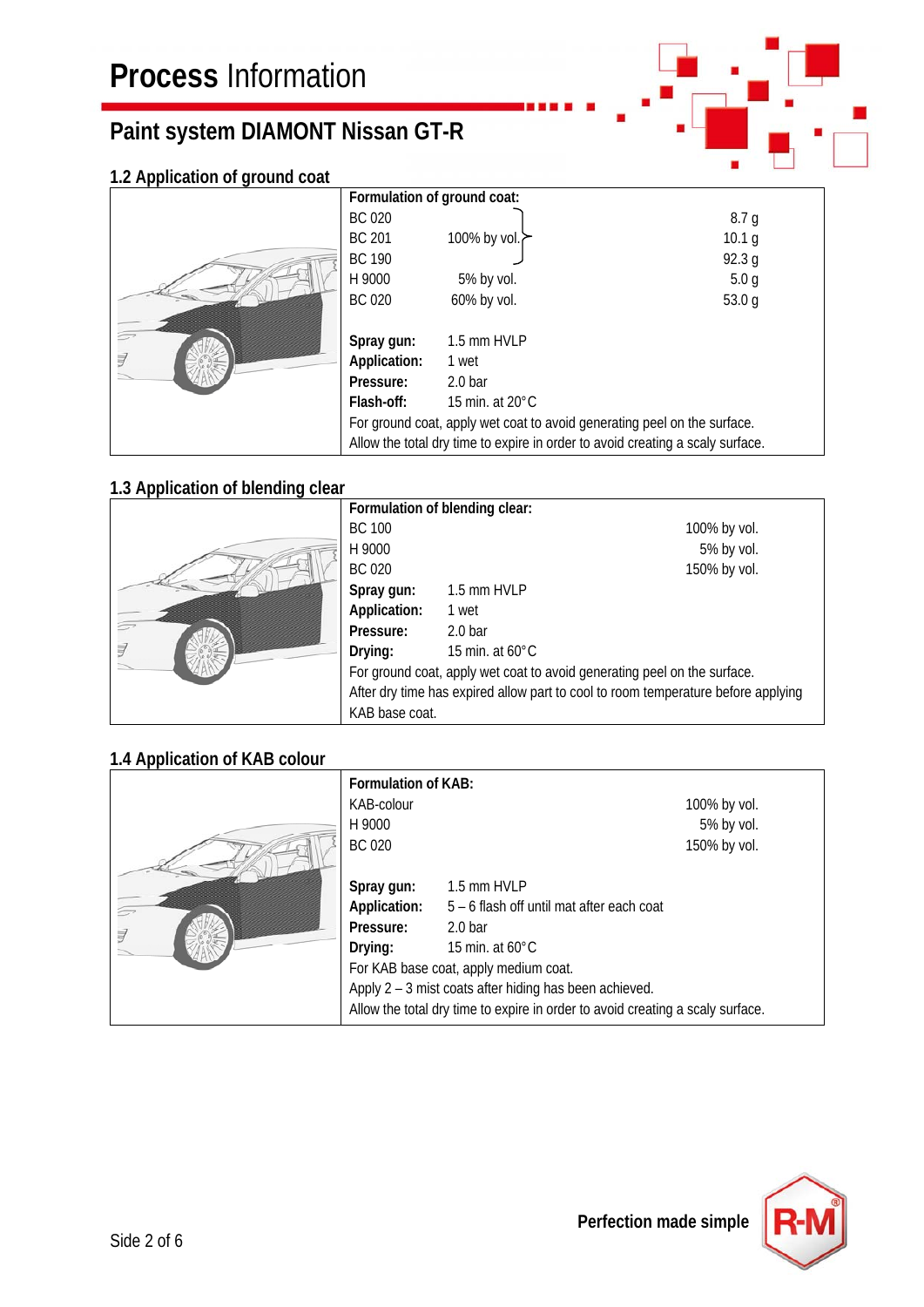

## **1.5 Application of SUPREMELUX CP**

|  | Mixing ratio:                                                      |                                                      |              |
|--|--------------------------------------------------------------------|------------------------------------------------------|--------------|
|  |                                                                    | <b>SUPREMELUX CP</b>                                 | 300% by vol. |
|  |                                                                    | H 420                                                | 100% by vol. |
|  |                                                                    | <b>SC 820</b>                                        | 100% by vol. |
|  | Spray gun:                                                         | $1.4 - 1.5$ mm HVLP                                  |              |
|  | Application:                                                       | $1 - 2$                                              |              |
|  | Drying:                                                            | 30 min. at $60^{\circ}$ C                            |              |
|  | On a vertical surface, apply 1 normal coat followed by a wet coat  |                                                      |              |
|  | On a horizontal surface, apply 2 coats to ensure a smooth surface. |                                                      |              |
|  |                                                                    | The drying time is 60°C (surface temperature) 30min. |              |

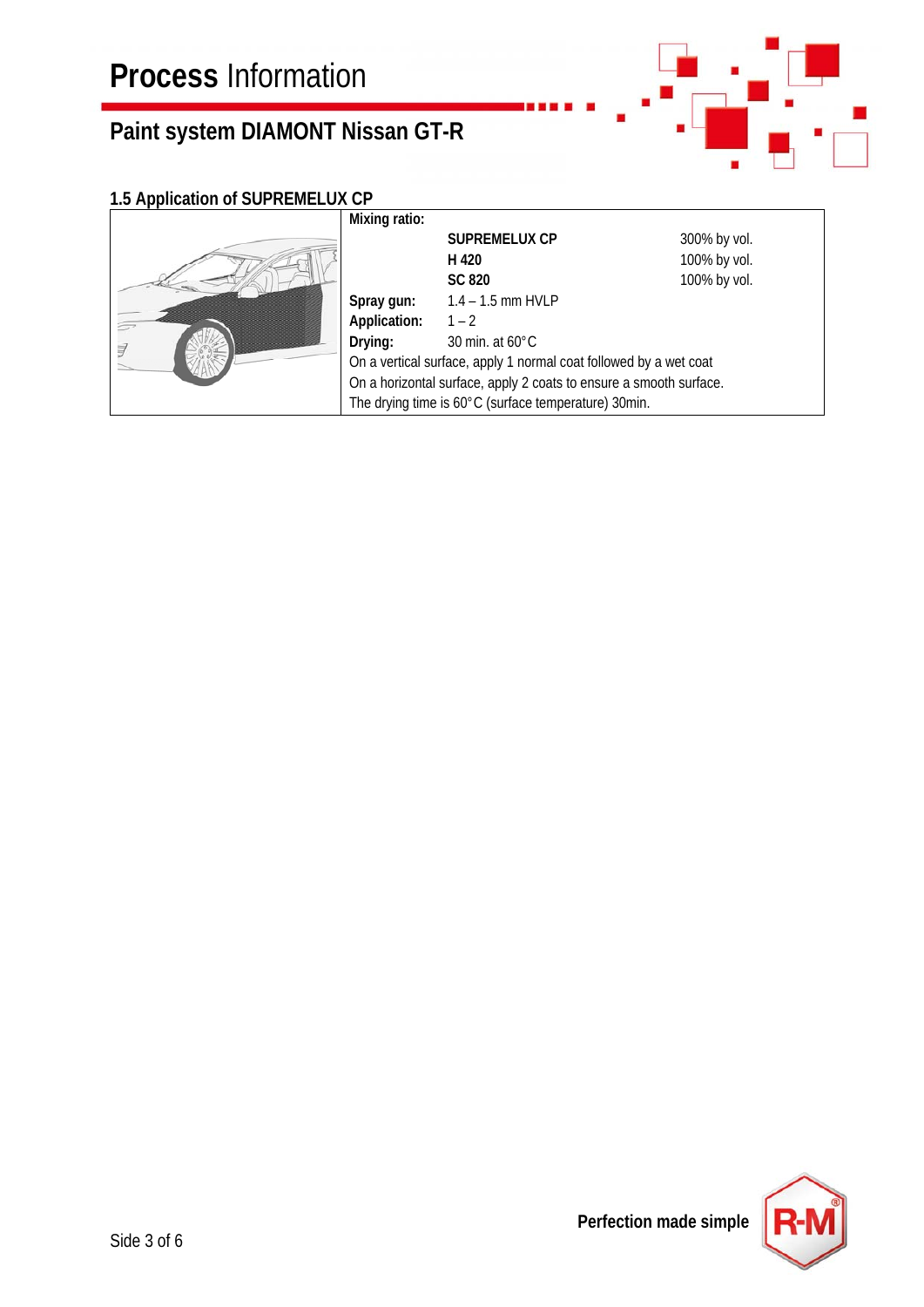### **Spot-Repair**

### **2.1 Application of surface / Pre-treatment**



### **Note:**

- If the rough surface of surfacer remains, it will result in a scaly appearance.
- If the sand-scratch marks of P500, P600 or P800 remains, it will affect the surface quality by mottling or telegraphing the sand-scratches.
- Use guide coat prior to sanding to avoid over sanding.
- Use guide coat prior to sanding, then sand until it disappears in order to confirm that the sanding mark of the prior process does not remain.
- Use soft inter face pad for orbital sander

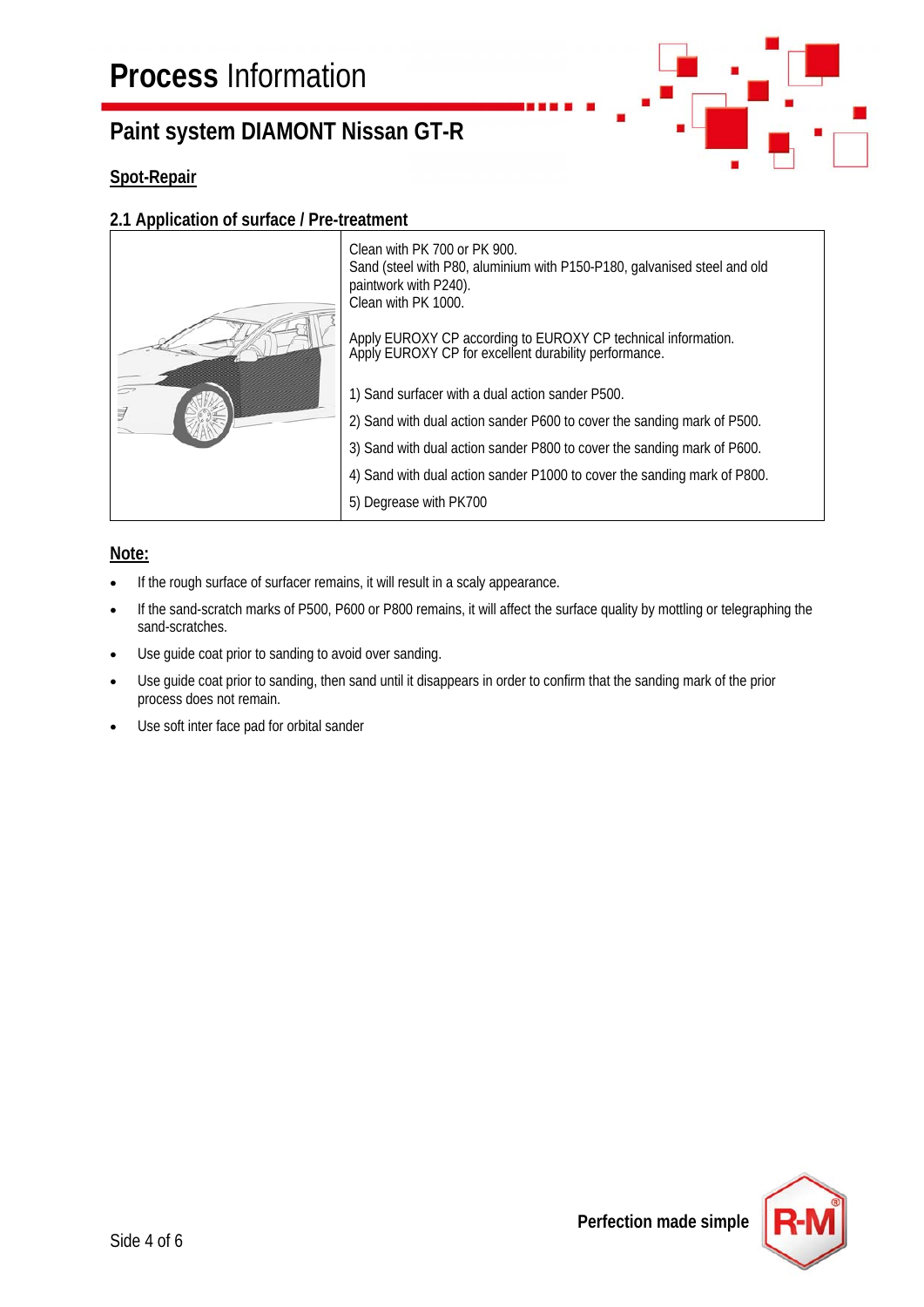

## **2.2 Application of blending clear (1)**

|  | For<br>ВC<br>H <sub>9</sub> |
|--|-----------------------------|
|  | ВC                          |
|  |                             |
|  | Spr<br>App<br>Pre           |
|  |                             |
|  | Dry                         |
|  | For                         |
|  | Afte                        |
|  | <b>KAE</b>                  |
|  |                             |

| Formulation blending clear: |                                     |                                                                                   |
|-----------------------------|-------------------------------------|-----------------------------------------------------------------------------------|
| BC 100                      |                                     | 100% by vol.                                                                      |
| H 9000                      |                                     | 5% by vol.                                                                        |
| BC 020                      |                                     | 150% by vol.                                                                      |
| Spray gun:                  | 1.5 mm HVLP                         |                                                                                   |
| Application:                | 1 wet                               |                                                                                   |
| Pressure:                   | $2.0b$ ar                           |                                                                                   |
| Drying:                     | 15 min. at $60^{\circ}$ C           |                                                                                   |
|                             | For blending clear, apply wet coat. |                                                                                   |
|                             |                                     | After dry time has expired allow part to cool to room temperature before applying |
| KAB base coat               |                                     |                                                                                   |
|                             |                                     |                                                                                   |

## **2.3 Application of KAB colour (1)**



| <b>Formulation of KAB:</b>                                                     |                                                        |              |  |
|--------------------------------------------------------------------------------|--------------------------------------------------------|--------------|--|
| KAB-colour                                                                     |                                                        | 100% by vol. |  |
| H 9000                                                                         |                                                        | 5% by vol.   |  |
| BC 020                                                                         |                                                        | 60% by vol.  |  |
| Spray gun:                                                                     | 1.5 mm HVLP                                            |              |  |
| Application:                                                                   | 3 - 4 flash off until mat after each spray coat        |              |  |
| Pressure:                                                                      | $1,0 - 1,5$ bar                                        |              |  |
|                                                                                | For KAB base coat, apply medium coat.                  |              |  |
|                                                                                | Apply 2 – 3 mist coats after hiding has been achieved. |              |  |
| Allow the total dry time to expire in order to avoid creating a scaly surface. |                                                        |              |  |

### **2.4 Application of blending clear (2)**

|  | Formulation blending clear:                                                                                                |             |              |
|--|----------------------------------------------------------------------------------------------------------------------------|-------------|--------------|
|  | <b>BC 100</b>                                                                                                              |             | 100% by vol. |
|  | H 9000                                                                                                                     |             | 5% by vol.   |
|  | BC 020                                                                                                                     |             | 150% by vol. |
|  | Spray gun:                                                                                                                 | 1.5 mm HVLP |              |
|  | Application:                                                                                                               | 1 wet       |              |
|  | Pressure:                                                                                                                  | $2.0b$ ar   |              |
|  | Flash-off:                                                                                                                 |             |              |
|  | Before the mist coat of KAB base coat, apply a wet coat of blending clear on the<br>blending area to avoid overspray mist. |             |              |